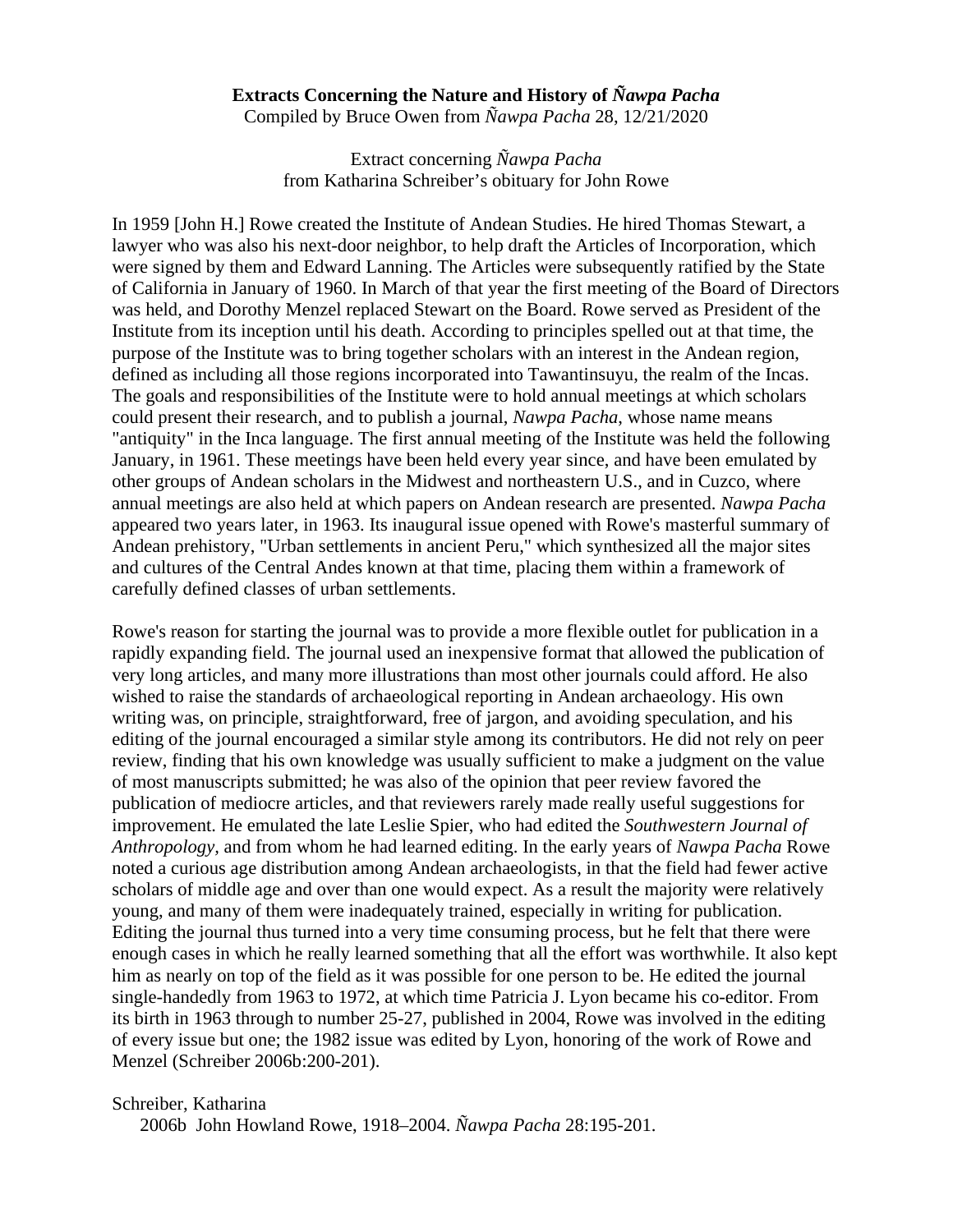# Extract concerning *Ñawpa Pacha* from Katharina Schreiber's "From the Editor" note in her inaugural issue

I confess to being both excited and saddened by the opportunity to take the helm of *Ñawpa Pacha*. On the one hand, it is perhaps the greatest honor of my professional life to have been named the editor of this august journal, the oldest and most respected in the field of Andean studies. On the other hand, I am constantly reminded of what we have lost in the death of its founder, John H. Rowe. John was always very clear in what he thought was appropriate for publication in *Ñawpa Pacha*, and I will try as best I can to continue in this vein. Articles will continue to be data-rich, and to the degree possible will avoid the use of jargon or speculation. We can handle both very long and very short articles, and there is no effective limit on the number of illustrations that can be included.

The management of the journal has necessarily undergone some significant changes. First, the editorship will rotate periodically. It is my intention to serve as editor as long as it takes to get the journal back on a regular publication cycle, with a solid and continuous rate of submissions, probably no more than five years. The editorship is renewed annually by vote of the Directors of the Institute of Andean Studies. Second, an editorial board has been assembled. Current board members have been diligent in encouraging authors to submit articles, and some have submitted their own work as well. They have also served me well by suggesting reviewers for submitted manuscripts, as well as by doing a fair bit of reviewing themselves. As issues have arisen concerning the journal, I have consulted with board members, and they have provided me with excellent advice. It is a group that truly cares about the health and future of *Ñawpa Pacha*. And third, the journal is now peer-reviewed. Each submitted manuscript is sent out to two or more reviewers who are experts in the subject matter of the article. Their opinions, together with those of the editor, determine whether or not an article will be accepted for publication, and how much revision it needs. John never needed to send articles out for peer review, because he himself knew just about everything there was to know about Andean archaeology. I doubt there is anyone else in the field who can claim such broad knowledge, least of all this editor. For this reason we rely on the input of several specialists.

Readers will immediately note a few stylistic changes in the journal. We have added English and Spanish abstracts to the start of each article. Illustrations are now embedded in the text, rather than being grouped together at the end of each article. Notes may be found on the page they are cited, rather than at the end. Author contact information is provided in a footnote to the first page of each article. A few more subtle changes have been made to bring the journal more in line with contemporary practice, such as in the format of in-text citations, headings style, and bibliographic format. Readers with a probing eye and/or some editorial experience will also discern that we have not yet worked out all the details, and there are small discrepancies in style among the articles. We are moving toward developing a style that is internally consistent, but does not depart radically from the traditional feel of the journal (Schreiber 2006a:vii).

#### Schreiber, Katharina

2006a From the Editor. *Ñawpa Pacha* 28:vii-viii.